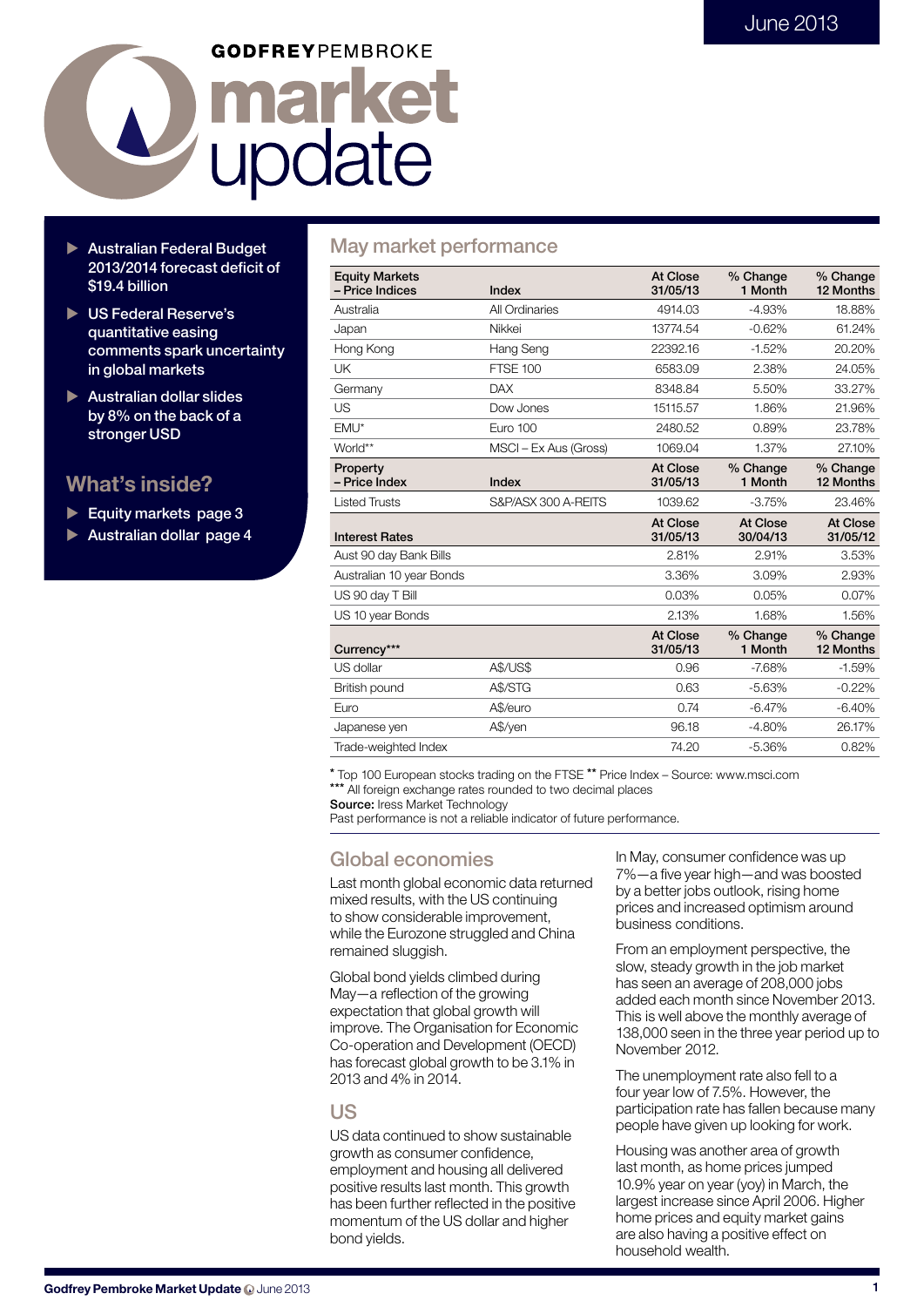

Creating waves throughout global markets, comments by the Federal Reserve (Fed) Chairman during question time in a speech to Congress, indicated that any dialling down of quantitative easing (QE3) would be solely data dependent.

However, the improving US economy has prompted investors to consider how the Fed will dial down the QE3 over the coming years, and the likely impact on the economy.

## Europe

Over to Europe, the European Central Bank's (ECB) recent bail-outs have resulted in a calmer economic outlook throughout May.

While this was a welcome change, the Eurozone economy shrunk by 0.2% in the first quarter of 2013. This is the sixth consecutive quarter of decline, making it the Eurozone's longest ever recession.

In positive news for the region, the Economic and Monetary Union (EMU) is a more stable union today than it was a year ago. What's more, ECB President, Mario Draghi's current economic activities are likely to stabilise the region sooner rather than later, and will be supported by the gradually improving consumer confidence and lower inflation rates.

## China

Over in China, the recent global uncertainties and weakening domestic demand have seen the OECD cut its forecast for 2013 economic growth to 7.8%, from 8.5%.

The OECD predicts growth in the world's second-largest economy may recover to 8.4% in 2014. However, growth is expected to pick up by the middle of 2013 due to strong growth in credit and more supportive fiscal policy.

Credit growth increased in the January– April period, with bank credit growth in April up 16.1% yoy and retail sales up 12.8% yoy.

Industrial production also picked up in April to 9.3% - however it was still well below the long run average. The official China manufacturing PMI data was down slightly to 50.6 in April, from 50.9 in March.

China's current low inflation rate (April 2.4%) is likely to leave room for the central bank to relax monetary policy, while giving fiscal policy the opportunity to continue to expand.

## Asian region

Over in the East, Japan's Nikkei was down 0.6% last month – although this didn't reflect the volatility seen throughout the month. The Nikkei was another market that reacted negatively to the US Federal Reserve's comments about scaling down their quantitative easing.

Economists expect the Japanese market to recover somewhat in the coming quarters as a result of strong exports and private consumption. However, risks to this outlook remain, including the continued uncertainty in the sustainability of the global economy, underlined recently by some inconsistent data from the US and China—Japan's two biggest export markets.

## Australia

On the home front, Australian data was dominated by the Federal Budget last month.

Lower corporate tax receipts, significantly lower revenues from the Minerals Rent Resources Tax, and higher expenditures have led to a forecast \$19.4 billion deficit blowout in 2013/2014—this is in comparison to the \$2 billion budget surplus forecast in May 2012.

The Government has now forecast the Nation's Budget will return to surplus in 2016/2017. However, investment markets lack significant confidence in the Government's forecast capabilities.

In addition, a combination of the forecast budget deficit, low interest rates and improving US growth prospects, have led to a weaker Australian dollar (AUD). Taking these factors into consideration, the AUD is likely to remain under pressure in the coming years.

While interest rates will continue to be a key focus for investors and markets alike, there are strong signs that the lower interest rates over the past six months are having a positive impact on consumer confidence. This confidence has been reflected in the increase in residential auction clearance rates across Sydney and Melbourne. It's expected the residential property market will also be positively impacted by the lower AUD —which has fallen 9% over the past two months against the USD.

The Reserve Bank of Australia (RBA) has forecast Australia's growth rate will be between 2.5%–3.5% in 2013, and 3%–4% in 2014. However their core inflation forecast has been lowered to 2.25%—the lower end of the 2%–3% target.

Unemployment has remained relatively steady over the past three months, with the April data slightly lower at 5.5%, compared to 5.6% in March.

Making headlines last month, Ford Australia announced its plans to cease local manufacturing in 2016; citing the cost of manufacturing was twice as high as Europe and four times that of Asia.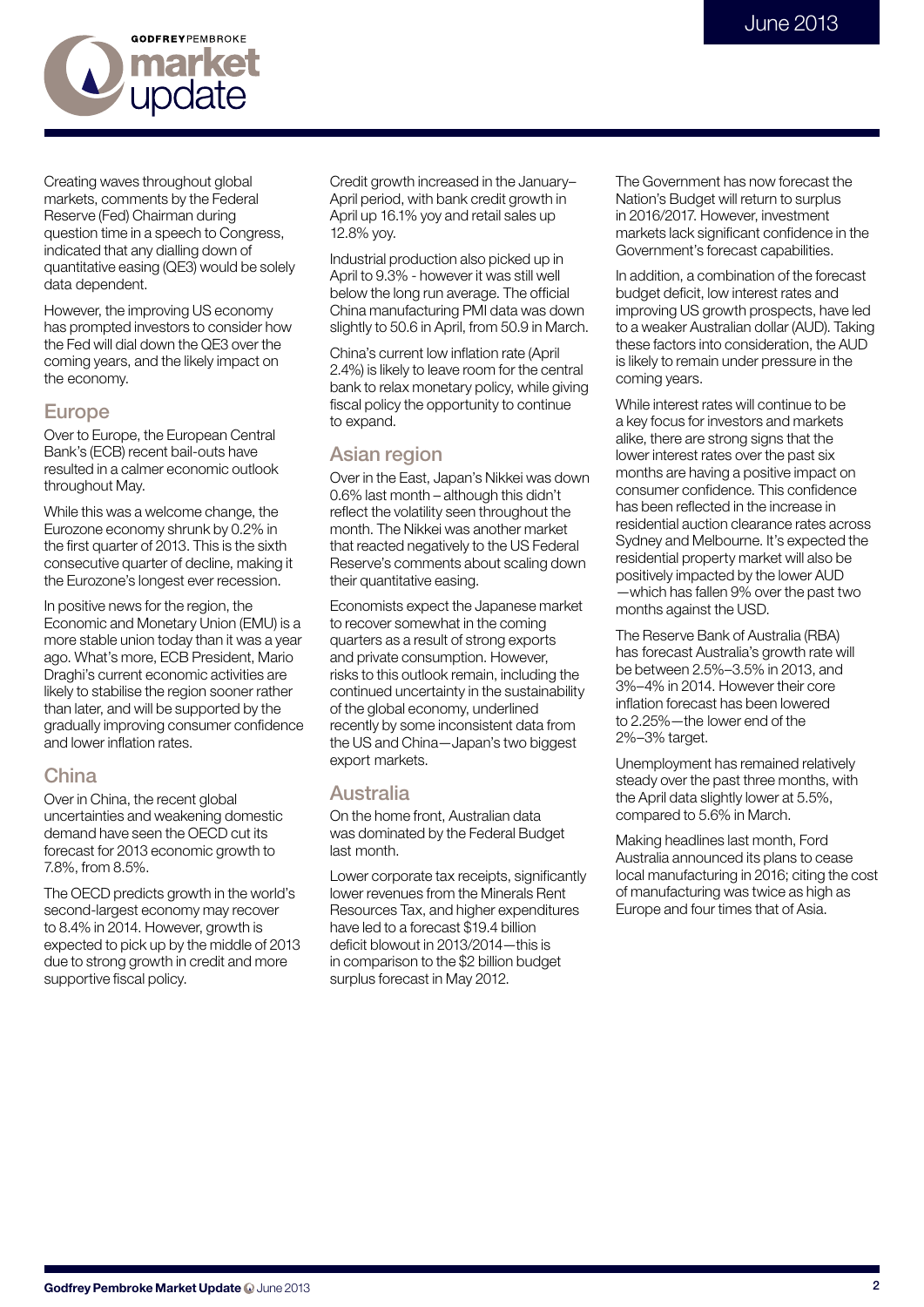

# Equity markets

Australian equity markets react to the Federal Reserve's comments on QE3, the stronger USD, and weaker Australian and Chinese data.

Global equity markets consolidate recent gains.

Japanese Nikkei fluctuates by 10% during the month.

## Australian equities

|            | Index/Benchmark (% pa)        | 1 Yr      | 3 Yrs     | 5 Yrs     | 7 Yrs    |
|------------|-------------------------------|-----------|-----------|-----------|----------|
| Australian | S&P/ASX 300 Acc.              | 25.57%    | 8.16%     | 1.59%     | $3.42\%$ |
|            | S&P/ASX 50 Acc.               | 29.91%    | 9.50%     | $3.05\%$  | 4.36%    |
|            | S&P/ASX Small Ordinaries Acc. | $-2.91\%$ | $-0.81\%$ | $-6.52\%$ | $-1.51%$ |

The Australian market experienced sharp falls last month, with the S&P/ASX 300 Accumulation Index posting -4.5%, following a strong April.

The S&P/ASX All Ordinaries Index was also under pressure in May, undergoing a substantial fall, down -4.9%. Over the rolling 12 month period to 31 May 2013, the index has returned 18.9%.

For the 12 months to 31 May 2013, the S&P/ASX 300 Accumulation Index has posted strong gains of 25.6%, while the large market caps, comprising the S&P/ASX 50 Accumulation Index, performed even better returning 29.9%.

There was a strong shift across the Australian market sectors, from the traditionally defensive yield based sectors to the resources sector.

The resources-based Materials and Energy sectors have been serious underperformers over the past 12 months, however in May they posted strong relative gains returning 2.16% and 2.06% respectively.

The Consumer Staples and the Financials sectors were the worst performing sectors, down -9% and -8.4% respectively, while Utilities and Telecommunications also fell in May.

| Sector                          | 1 Mth    | 3 Mths   | 1Yr      |
|---------------------------------|----------|----------|----------|
| Energy                          | 2.1%     | $-3.4%$  | 6.1%     |
| <b>Materials</b>                | 2.2%     | $-11.7%$ | $-2.4\%$ |
| Industrial                      | $-4.3%$  | $-6.1%$  | 11.8%    |
| <b>Consumer Discretionary</b>   | $-3.0\%$ | 4.4%     | 34.7%    |
| <b>Consumer Staples</b>         | $-9.0\%$ | $-3.9%$  | 32.6%    |
| <b>Health Care</b>              | $-0.6%$  | 2.1%     | 43.6%    |
| <b>Financials (ex Property)</b> | $-8.4%$  | 0.1%     | 45.0%    |
| Info Tech                       | 4.6%     | 3.7%     | 41.1%    |
| <b>Telcos</b>                   | $-4.9%$  | 4.0%     | 43.0%    |
| <b>Utilities</b>                | $-4.7\%$ | $-0.4%$  | 16.9%    |
| <b>Property</b>                 | $-3.7%$  | 1.5%     | 30.6%    |

## Global equities

|          | Index/Benchmark (% pa)           | 1 Yr   | 3 Yrs  | 5 Yrs    | 7 Yrs |
|----------|----------------------------------|--------|--------|----------|-------|
| Global   | MSCI World Ex Aus Acc. (\$A)     | 27.67% | 11.78% | 2.04%    | 2.83% |
|          | MSCI World Index Hedged (\$A)    | 30.32% | 13.21% | 1.70%    | 2.19% |
|          | MSCI World Small Cap (\$A)       | 31.95% | 14.10% | 5.77%    | 3.19% |
| Emerging | MSCI Emerging Mkts Free          | 15.43% | 0.82%  | $-1.32%$ | 1.62% |
|          | MSCI AC Far East Free (ex Japan) | 19.99% | 4.91%  | 2.38%    | 3.50% |

The MSCI World (ex-Australia) Accumulation Index was up 2.3% in May, and continued its positive run for the year.

The US Dow Jones reached another all-time high in May as indications of a recovering US economy continue to surface. The index posted a 1.9% gain in May, despite the increased volatility in global markets resulting from the Fed's Congress comments.

The Japanese Nikkei was also impacted by the Fed's QE3. And while the index was only marginally down 0.06% at the end of May, the result didn't accurately reflect the volatility seen throughout the month.

However, the Nikkei has been a standout performer in global markets over the past 12 months, returning 61.2%.